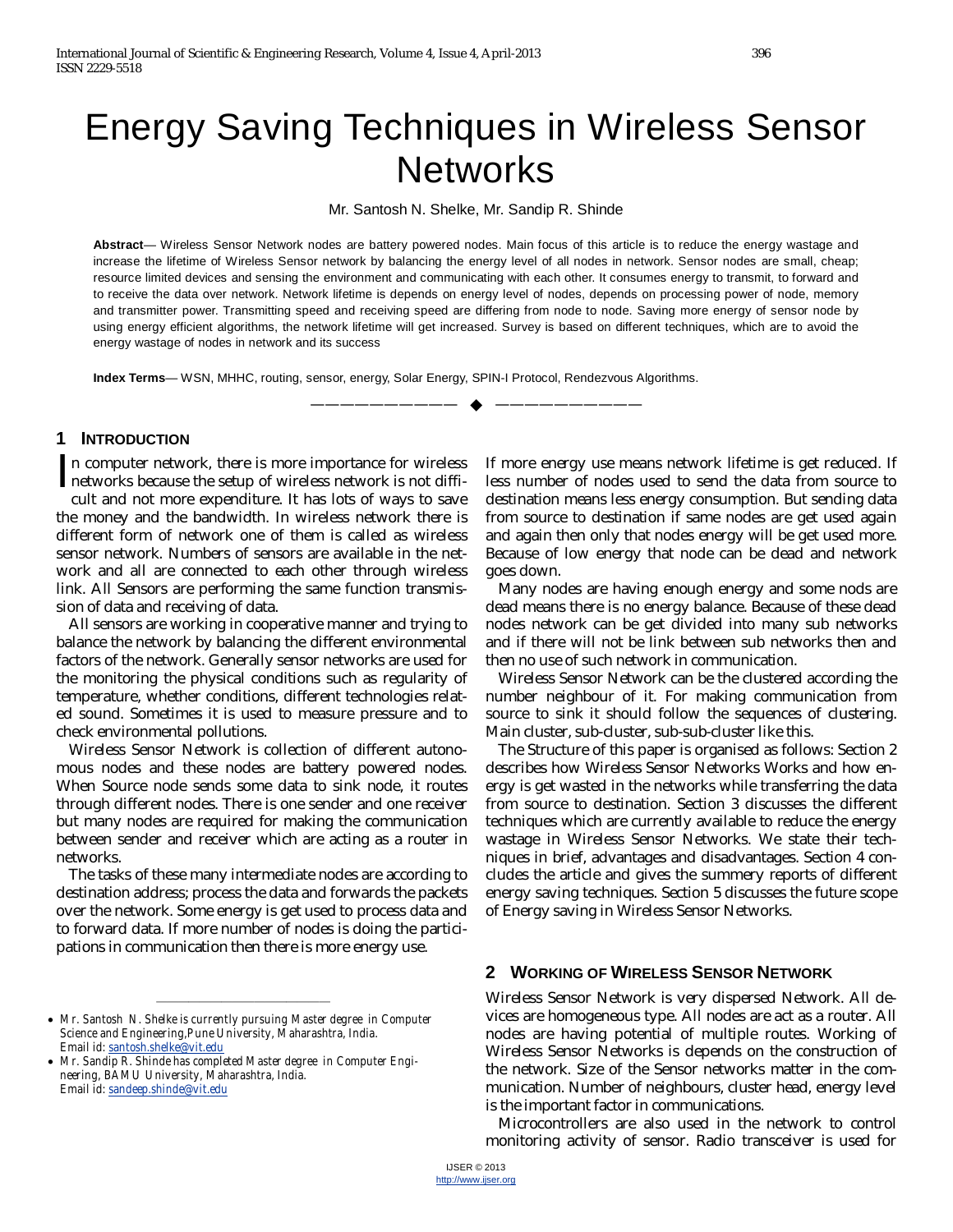generating the radio waves. Energy Source is the important factor such as battery. The whole networks works concurrently using the different parameters of sensor and according to multiple routing algorithms. For transmitting and receiving the data over the network every node consumes some energy level. Every node is either sender or receiver or forwarder in the network. The nodes which are not taking the part in the communication they are also continuously sensing the data over the networks and wasting the energy.

## **3 ENERGY SAVING TECHNIQUES IN WIRELESS SENSOR NETWORKS**

Different techniques are used to reduce the energy wastage in WSN. In this section, we discuss the different recent techniques for balancing the energy level and saving the energy of WSN.

#### **3.1 Solar-Aware Routing**

Energy level of sensor node is depends on depends on network architectures and processing model. In Wireless sensor network to provide the energy for sensor node it uses the solar powered battery. This battery is used as energy resource for sensor nodes. This battery gets charged automatically on solar energy. The nodes which are having more energy level the traffic get transferred through that node as shown in the Fig. 1. Low energy level having very less traffic or many times they will not have any traffic, for balancing the network energy.



**Fig: 1 Solar Aware Routing in WSN**

The main advantages of this techniques is that its free. According to energy level of nodes traffic get switched to higher energy nodes.

Disadvantages of this technique are if it manages the traffic according to energy level then it is possible that it can choose longest path and more number of nodes takes participation in data transmission and more energy will be get utilise in communication. It depends on whether condition. In bad weather condition may be network cannot work because of less energy level and it does not guarantees that data will be transmitted from source to destination in rainy seasons.

# **3.2 Node Reliance Techniques**

Node Reliance techniques [1] is good to balance the traffic

over sensor networks. For these techniques, the extra overhead is that calculation of absolute cost and relative cost for all nodes. This method is very simple for implementation. Everything is Static in this method. If nodes are moving from one location to another then for every moment the neighbour of the nodes changes and because of that the absolute cost and relative cost are also changes continuous.

The minimum energy routing, minimum hop routing, load balancing routing and potential based routing all these methods work similarly. Comparing all these method with node reliance then node reliance has some advantages that its simplicity and efficient load balancing. In node reliance method the traffic balanced up to certain level but it is possible that it can use the same node again and again to transfer large amount of data from source to destination.

In this method the path is static and it is not depends on traffic it is depends on the location of nodes. Only because of the static route, same node can be get used again and again their energy level will be get down. Overhearing problem remains the same in node reliance technique.

## **3.3 Multi-Hop Hierarchical Clustering (MHHC)**

In Multi-Hop Hierarchical clustering (MHHC) algorithm [2], it does the clustering of sensor nodes according to number of nods and number of clusters. It creates hierarchy of networks at different levels. While doing communication, it follows the sequence of cluster, from low level to top level (at sender side) and again from top level to low level (at receiver side).

After simulating this algorithm on NS-2, the result obtained that it improves the network life time by 22 percent than the LEACH protocol. This algorithm is depends on energy level, distance and number of neighbours. If any one of the factor is changing, then throughput also changes. Network model and Energy model is very useful to find the distance, number of neighbour and energy level of node at particular time instance.

MHHC algorithm is divided into three phases.\i.e. Initial phase, Hierarchical phase and final phase. In Initial Phase, it is doing the clustering of sensor networks up to different hierarchical level by sending the start message to all neighbours. Then all neighbour sends this start message to their neighbour. Like this way this message convey to all nodes.

In Hierarchical Phase, after getting start message it forms clusters, according to number of neighbour. After doing clustering, each cluster chooses the cluster head according to number of neighbour and energy level of nodes. Then all these cluster head chooses the cluster head for parents cluster and so on. Final Phase finalise the path for sending data from source to destination according to hierarchical level path.

Advantages of these techniques are that it follows the sequence path according to hierarchical level. It does not follow the different path to send the information from source to destination. It follows the static path.

Disadvantages of this method is that, because of this static path, the same nodes are get used in the communication repeatedly. So the energy level of the same nodes will be get down and if nodes are getting the dead because of low energy level then network lifetime is also get decreased. Can be some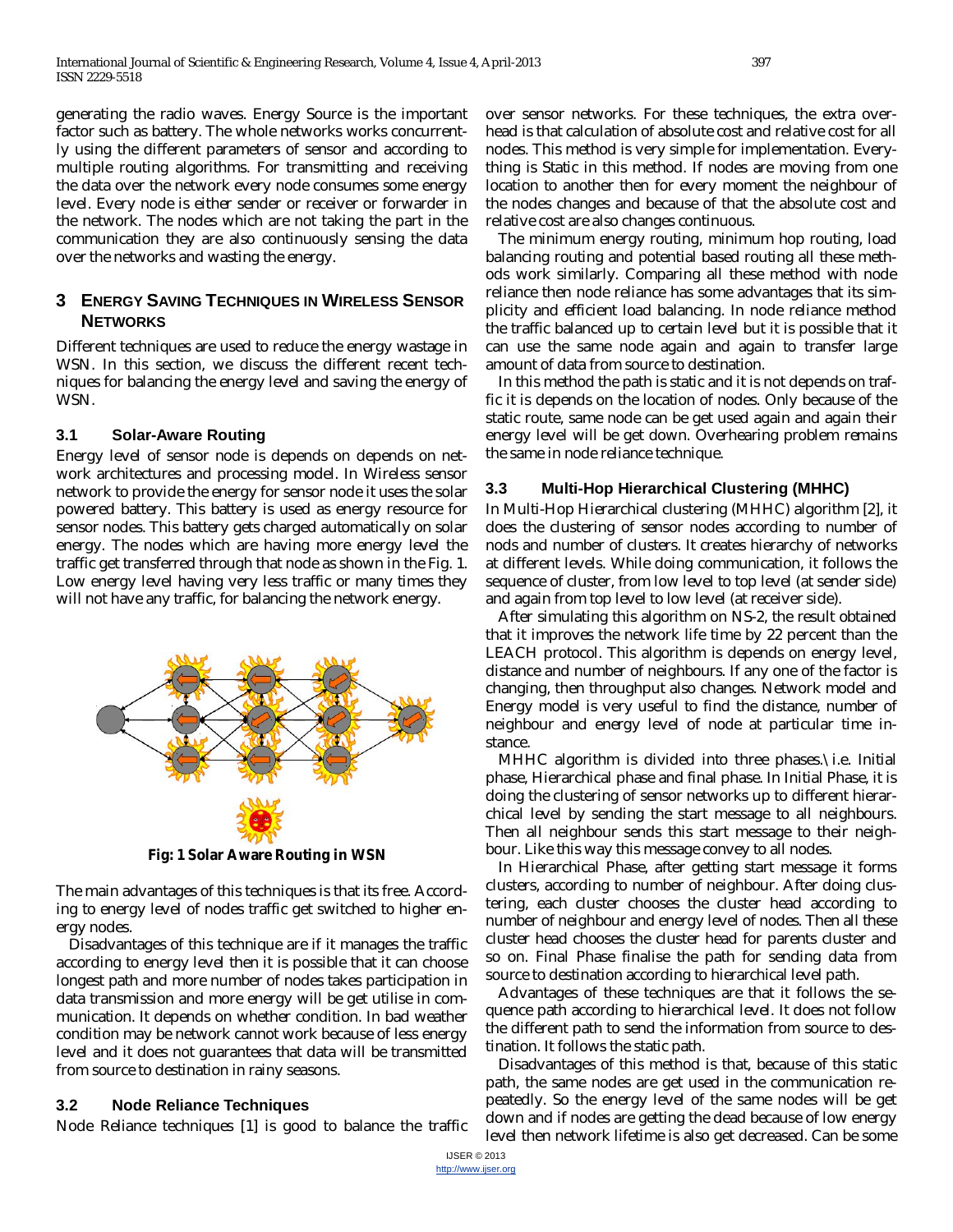of the nodes will be permanents out of network even they are having good energy level.

#### **3.4 Duty Cycling and Data Driven Approach**

Energy Saving in WSN [3], the main focus of this article is the duty cycling and data driven approaches. Importance given to basic components of sensor network, that is sensing sub system for data actualization, processing and storage.

Major sources of energy wastage in wireless sensor networks are energy consumption due to transmitting data, receiving data and forwarding query requests.

Idle listening also one of the major energy wastage. If node is idle and lists the traffic of network for longer time, it reduces the energy level without giving the throughput. Because of packet collision, data loss can occur. Again packet should be get retransmitted by sender. Here it increases the work overhead of sender. Again in retransmission of the same packet, energy is get used. Energy gets wasted in overhearing. Node receives the packet but it is not for self, it is for other node, again forward it to destination. Energy get wasted in overemitting where receiver is not ready to receive the packet but sender is sending.

## **3.5 SPIN-I Protocol**

Routing algorithm for energy saving based on SPIN Protocol [4], gives the new solution for reducing energy wastage. This focuses on the major two problems. First is "blindly forward" and second is "data inaccessible". Giving the solution for the same problem by designing the new routing algorithm, SPIN protocol solves this problem but the energy consumption is more uniform in whole network.

Sensor network application and routing protocols are related with each other. Many of researchers have designed number of routing protocol to reduce the energy wastage in sensor network. SPIN protocol is designed for lossless network based on metadata. In this method it is trying to avoid the redundant transmission of data over network and trying to manage the network resources very efficiently. SPIN protocol is not suitable for large network; it is suitable for small or medium size network. SPIN protocol is data-centric routing protocol.

Blind Forwarding means, source node sends data packet to all neighbours, then all neighbour broadcast this packet to its entire neighbour. This process gets repeated up to receiver when receiver receives message then this process stops. But in this process many nodes takes the part in communication even they are not required actually. Many nodes don't required actually for communication but they are doing energy wastage there. Blind forwarding reduces the lifetime of network and reduces the network performance.

Data inaccessible means network is unable to access the information over the network and it loses the meaning of application. Solution for these blind forwarding and data inaccessible is that when it broadcast the advertise message first it checks energy level of next node then choose the next node for communication. For this at start energy level of all nodes is equal and links are also symmetric. Wireless signals consume the same energy in all direction. Working mechanism of SPIN-I is divided into three stages. First is data broadcasting stage,

second is data requesting stage and third is data transmission phase.

Up to certain level SPIN-I got the success in energy saving and increased the life time of networks. But main drawback of this is the transmission time is longer than the SPIN protocol. Transmission time is longer because each node does some calculation before choosing the next hop transmission. It helps to balance the energy of nodes rather than saving it.

#### **3.6 Rendezvous Algorithms**

Rendezvous algorithm is for mobility enabled Wireless Sensor Network. Recent research shows that the energy saving can be get achieved in mobility enabled sensor node that giving visit to sensor node and collect the data in short range communication. The major performance in Wireless Sensor Network is bottleneck, it increase the network latency in data collection. Here is low movements speed of mobile base station.

To solving these issues they have proposed this Efficient Rendezvous Algorithms. It proposed subset of nodes which serves as rendezvous points. It aggregates the data from source and transfer to the base station when it arrives. It combines the approach of controlled mobility and data caching in network. It trying to balance the network energy saving and data collection delay. Using this algorithm, it proves the bounds for mobility base station. This solution is given for variable and fixed tracks.

Major disadvantage in mobility enabled WSN is the increased latency in data collection, there it is giving bottleneck performance. In this speed of mobile sensor system is also considered. Cost of network communication is depends on energy consumption of node for communication.

# **4 CONCLUSION**

Wireless Sensor Network has attracted significant attention from last few years. Considering the growing scopes of WSN and its applications, they are very valuable in different domain such as civil and military, especially in hostile and remote area.

Node reliance and MHHC are easy for implementation but energy wastage is not reduced completely because of addition processing. Among the different techniques of energy saving for sensor node in WSN, each technique is having some advantages as well as weaknesses. Some methods have got the better result after simulation such as node reliance but it is having weakness of message overhearing. SPIN-I and MHHC having the good results but extra proceeding overhead is there.

# **5 FUTURE SCOPE**

In Node reliance techniques, the message overhearing problem remains, for further research on same techniques this problem can be taken into account when calculating the node reliance values.

In SPIN-I protocol the transmission time is longer than SPIN protocol. Reduction of transmission time is for future work.